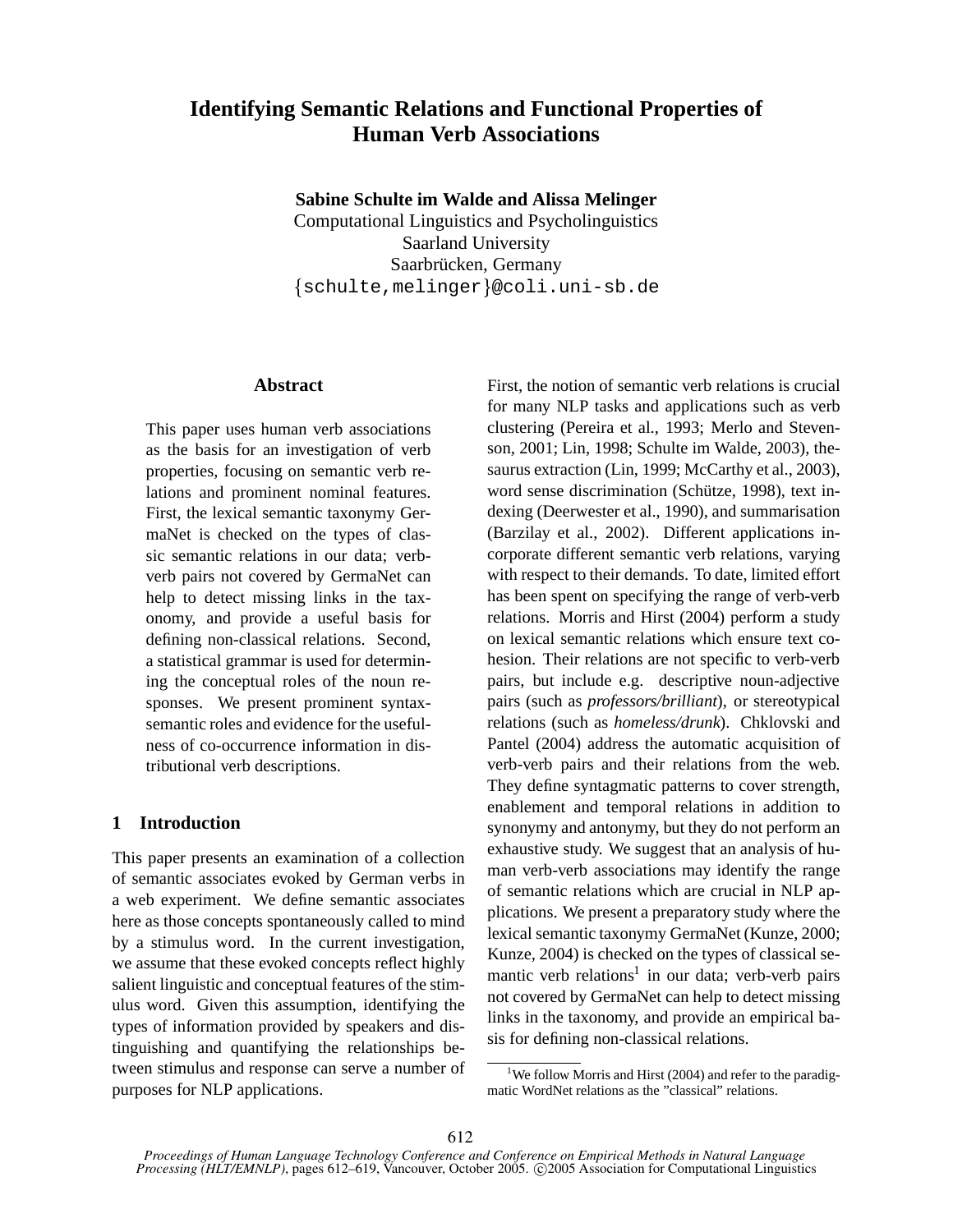Second, in data-intensive lexical semantics, words are commonly modelled by distributional vectors, and the relatedness of words is measured by vector similarity. The features in the distributional descriptions can be varied in nature: words co-occurring in a document, in a context window, or with respect to a word-word relationship, such as syntactic structure, syntactic and semantic valency, etc. Most previous work on distributional similarity has either focused on a specific word-word relation (such as Pereira et al. (1993) referring to a direct object noun for describing verbs), or used any dependency relation detected by the chunker or parser (such as Lin (1999; 1998), and McCarthy et al. (2003)). Little effort has been spent on varying the (mostly nominal) types of verb features. We assume that the noun associates in our verb experiment are related to conceptual roles of the respective verbs, and investigate the linguistic functions that are realised by the response nouns with respect to the target verb, based on an empirical grammar model (Schulte im Walde, 2003). Even though the usage of the distributional features depends on the respective application, we present prominent roles and evidence for the usefulness of co-occurrence information in distributional verb descriptions.

# **2 Web Experiment**

This section introduces our web experiment, as the data source for the explorations to follow. The web experiment asked native speakers to provide associations to German verbs.

#### **2.1 Experiment Method**

**Material:** 330 verbs were selected for the experiment. They were drawn from a variety of semantic classes including verbs of self-motion (e.g. *gehen* 'walk', *schwimmen* 'swim'), transfer of possession (e.g. *kaufen* 'buy', *kriegen* 'receive'), cause (e.g. *verbrennen* 'burn', *reduzieren* 'reduce'), experiencing (e.g. *hassen* 'hate', *überraschen* 'surprise'), communication (e.g. *reden* 'talk', *beneiden* 'envy'), etc. Drawing verbs from different categories was intended only to ensure that the experiment covered a wide variety of verb types; the inclusion of any verb in any particular verb class was achieved in part with reference to prior verb classification work (e.g.

Levin (1993)) but also on intuitive grounds. It is not critical for the subsequent analyses. The target verbs were divided randomly into 6 separate experimental lists of 55 verbs each. The lists were balanced for class affiliation and frequency ranges (0, 100, 500, 1000, 5000), such that each list contained verbs from each grossly defined semantic class, and had equivalent overall verb frequency distributions. The frequencies of the verbs were determined by a 35 million word newspaper corpus; the verbs showed corpus frequencies between 1 and 71,604.

**Procedure:** The experiment was administered over the Internet. When participants loaded the experimental page, they were first asked for their biographical information, such as linguistic expertise, age and regional dialect. Next, the participant was presented with the written instructions for the experiment and an example item with potential responses. In the actual experiment, each trial consisted of a verb presented in a box at the top of the screen. All stimulus verbs were presented in the infinitive. Below the verb was a series of data input lines where participants could type their associations. They were instructed to type at most one word per line and, following German grammar, to distinguish nouns from other parts of speech with capitalisation. <sup>2</sup> Participants had 30 sec. per verb to type as many associations as they could. After this time limit, the program automatically advanced to the next trial.

**Participants and Data:** 299 native German speakers participated in the experiment, between 44 and 54 for each data set. 132 of the individuals identified themselves as having had a linguistics education and 166 rated themselves as linguistic novices. In total, we collected 81,373 associations from 16,445 trials; each trial elicited an average of 5.16 associate responses with a range of 0-16.

## **2.2 Data Preparation**

Each completed data set contains the background information of the participant, followed by the list of target verbs. Each target verb is paired with a list of associations in the order in which the participant provided them. For the analyses to follow, we preprocessed all data sets in the following way: For each target verb, we quantified over all responses in

 $2$ Despite these instructions, some participants failed to use capitalisation, leading to some ambiguity.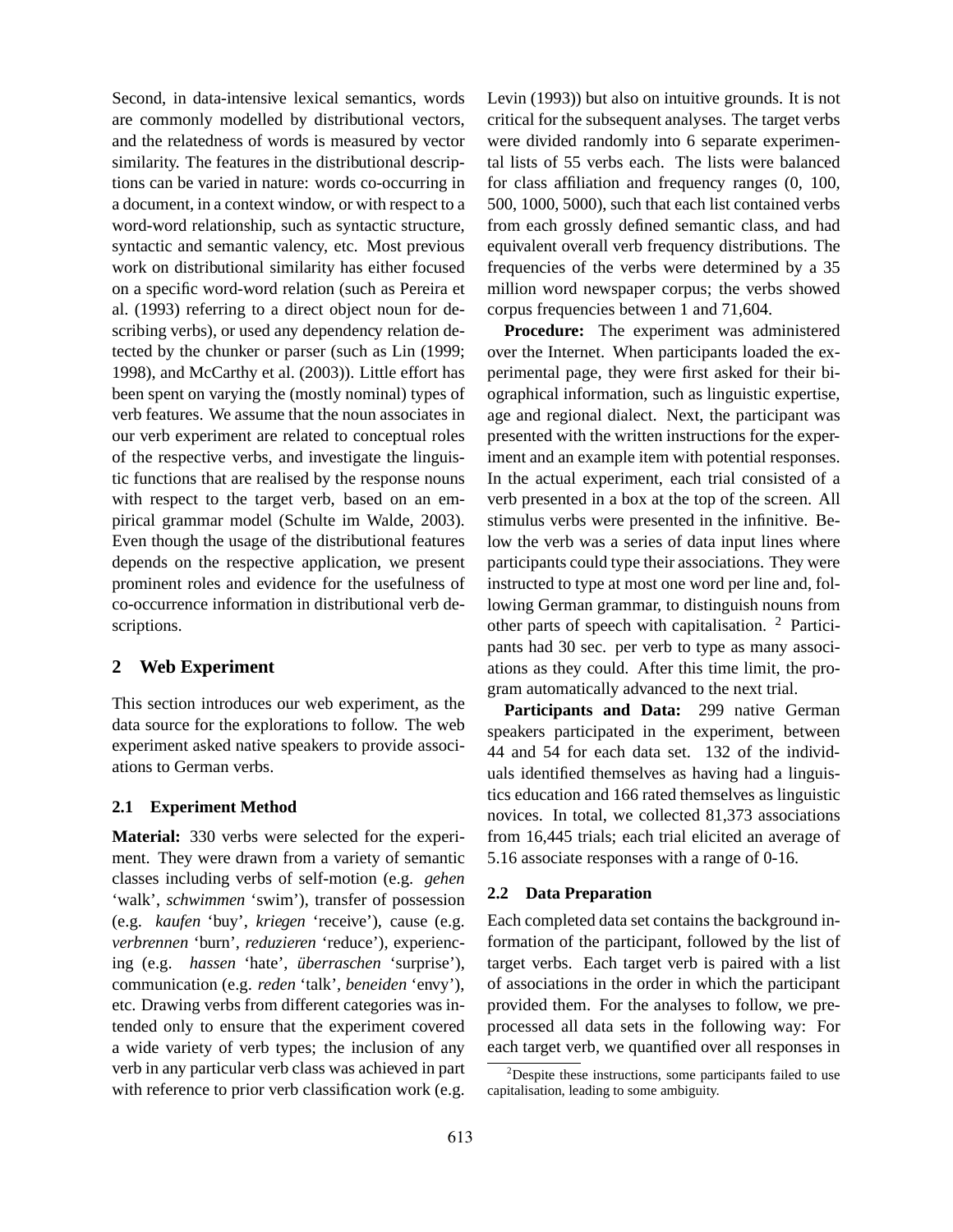the experiment, disregarding the participant's background and the order of the associates. Table 1 lists the 10 most frequent responses for the verb *klagen* 'complain, moan, sue'. 64% of all responses were provided more than once for a target verb, and 36% were idiosyncratic, i.e. given only once. The verb responses were not distinguished according to polysemic senses of the verbs.

| klagen 'complain, moan, sue' |                |    |  |  |
|------------------------------|----------------|----|--|--|
| Gericht                      | 'court'        | 19 |  |  |
| jammern                      | ʻmoan'         | 18 |  |  |
| weinen                       | 'cry'          | 13 |  |  |
| Anwalt                       | 'lawyer'       | 11 |  |  |
| Richter                      | 'judge'        |    |  |  |
| Klage                        | 'complaint'    |    |  |  |
| Leid                         | 'suffering'    | 6  |  |  |
| <b>Trauer</b>                | 'mourning'     | 6  |  |  |
| Klagemauer                   | 'Wailing Wall' | 5  |  |  |
| laut                         | 'noisy'        |    |  |  |

Table 1: Association frequencies for target verb.

## **3 Linguistic Analyses of Experiment Data**

The verb associations are investigated on three linguistic dimensions:

- 1. In a preparatory step, we distinguish the responses with respect to the major part-ofspeech tags: nouns, verbs, adjectives, adverbs.
- 2. For each verb associate, we look up the semantic relation between the target and response verbs using the lexical taxonomy GermaNet.
- 3. For each noun associate, we investigate the kinds of linguistic functions that are realised by the noun with respect to the target verb. The analysis is based on an empirical grammar.

For expository purposes, the paper is organised into three analysis sections, with discussions following each analysis.

#### **3.1** *Excursus:* **Empirical Grammar Model**

The quantitative data in the analyses to follow are derived from an empirical grammar model (Schulte im Walde, 2003): a German context-free grammar was developed with specific attention towards verb subcategorisation. The grammar was lexicalised, and the parameters of the probabilistic version were estimated in an unsupervised training procedure, using 35 million words of a large German newspaper corpus from the 1990s. The trained grammar model provides empirical frequencies for word forms, parts-of-speech tags and lemmas, and quantitative information on lexicalised rules and syntaxsemantics head-head co-occurrences.

# **3.2 Morpho-Syntactic Analysis**

The morpho-syntactic analysis is a preparatory step for the analyses to follow. Each associate of the target verb is assigned its (possibly ambiguous) part-of-speech by our empirical grammar dictionary. Originally, the dictionary distinguished approx. 50 morpho-syntactic categories, but we disregard fine-grained distinctions such as case, number and gender features and consider only the major categories verb (V), noun (N), adjective (ADJ) and adverb (ADV). Ambiguities between these categories arise e.g. in the case of nominalised verbs (such as *Rauchen* 'smoke', *Vergnügen* 'please/pleasure'), where the experiment participant could have been referring either to a verb or a noun, or in the case of past participles (such as *verschlafen*) and infinitives (such as *überlegen*), where the participant could have been referring either to a verb ('sleep' or 'think about', for the two examples respectively) or an adjective ('drowsy' or 'superior', respectively). In total, 4% of all response types are ambiguous between multiple part-of-speech tags.

Having assigned part-of-speech tags to the associates, we can distinguish and quantify the morphosyntactic categories of the responses. In nonambiguous situations, the unique part-of-speech receives the total target-response frequency; in ambiguous situations, the target-response frequency is split over the possible part-of-speech tags. As the result of this first analysis, we can specify the frequency distributions of the part-of-speech tags for each verb, and also in total. Table 2 presents the total numbers and specific verb examples. Participants provided noun associates in the clear majority of token instances, 62%; verbs were given in 25% of the responses, adjectives in 11%, adverbs almost never  $(2\%)$ .<sup>3</sup> The part-of-speech distribution for response words is correlated with target verb frequency. The rate of verb and adverb

<sup>&</sup>lt;sup>3</sup>All of our analyses reported in this paper are based on response tokens; the type analyses show the same overall pictures.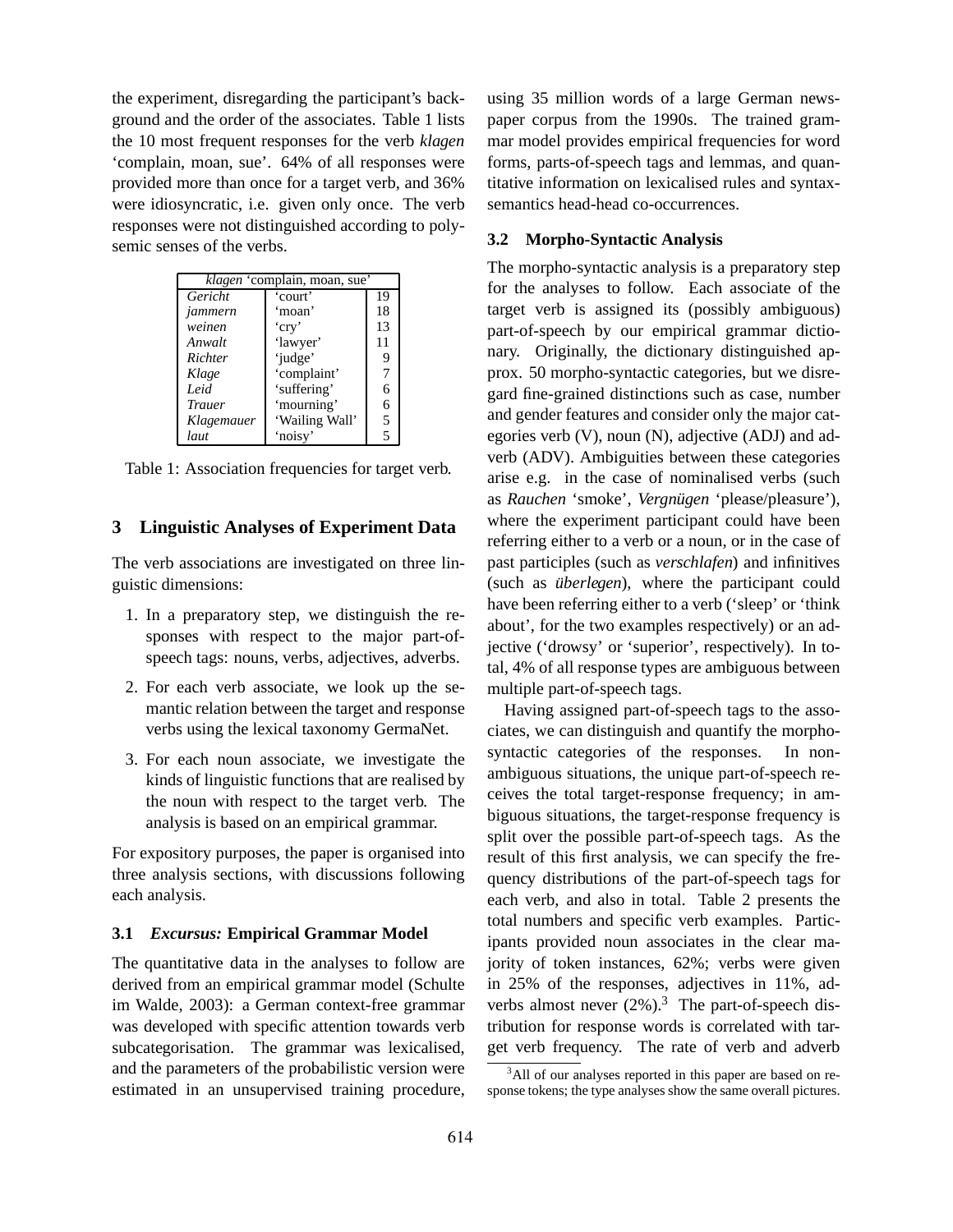responses is positively correlated with target verb frequency, Pearson's *r*(328)=.294, *p*-.001 for verbs and  $r(328)=0.229$ ,  $p<0.001$  for adverbs, while the rate of noun and adjective responses is inversely correlated with verb frequency, Pearson's *r*(328)=-.155, *p*<.005 for nouns and *r*(328)=.114, *p*<.05 for adjectives. The distribution of responses over part-ofspeech also varies across verb classes. For example, aspectual verbs, such as *aufhören* 'stop', received more verb responses,  $t(12)=3.11$ ,  $p<.01$ , and fewer noun responses,  $t(12)=3.84$ ,  $p<.002$ , than creation verbs, such as *backen* 'bake', although the verb sets have comparable frequencies,  $t(12)=1.1, p<.2$ .

|                            | V      | N      | ADJ   | <b>ADV</b> |
|----------------------------|--------|--------|-------|------------|
| <b>Total Freq</b>          | 19,863 | 48,905 | 8,510 | 1,268      |
| <b>Total Prob</b>          | 25%    | 62%    | 11%   | 2%         |
| aufhören 'stop'            | 49%    | 39%    | 4%    | 6%         |
| <i>aufregen</i> 'be upset' | 22%    | 54%    | 21%   | 0%         |
| <i>backen</i> 'bake'       | 7%     | 86%    | 6%    | 1%         |
| <i>bemerken</i> 'realise'  | 52%    | 31%    | 12%   | 2%         |
| dünken 'seem'              | 46%    | 30%    | 18%   | 1%         |
| <i>flüstern</i> 'whisper'  | 19%    | 43%    | 37%   | 0%         |
| nehmen 'take'              | 60%    | 31%    | 3%    | 2%         |
| <i>radeln</i> 'bike'       | 8%     | 84%    | 6%    | 2%         |
| <i>schreiben</i> 'write'   | 14%    | 81%    | 4%    | 1%         |

Table 2: Part-of-speech tags.

#### **3.3 Semantic Verb Relations**

For each verb associate, we look up the semantic relation between the target and response verbs using the lexical semantic taxonomy GermaNet (Kunze, 2000; Kunze, 2004), the German counterpart to WordNet (Fellbaum, 1998). The lexical database is inspired by psycholinguistic research on human lexical memory. It organises nouns, verbs, adjectives and adverbs into classes of synonyms (synsets), which are connected by lexical and conceptual relations. The GermaNet version from October 2001 contains 6,904 verbs and defines the paradigmatic semantic relations *synonymy, antonymy, hypernymy/hyponymy* as well as the non-paradigmatic relations *entailment, cause,* and *also see* between verbs or verb synsets. (*Also see* is an underspecified relation, which captures relationships other than the preceding ones. For example, *sparen* 'save' is related to *haushalten* 'budget' by *also see*.) Words with several senses are assigned to multiple synsets.

Based on the GermaNet relations, we can distinguish between the different kinds of verb associations elicited from speakers. Our analysis proceeds as follows. For each pair of target and response verbs, we look up whether any kind of semantic relation is defined between any of the synsets the verbs belong to. For example, if the target verb *rennen* 'run' is in synsets  $a$  and  $b$ , and the response verb *bewegen* 'move' is in synsets  $c$  and  $d$ , we determine whether there is any semantic relation between the synsets  $a$  and  $c$ ,  $a$  and  $d$ ,  $b$  and  $c$ ,  $b$  and . Two verbs belonging to the same synset are synonymous. The semantic relations are quantified by the target-response verb frequencies, e.g. if 12 participants provided the association *bewegen* for *rennen*, the hypernymy relation is quantified by the frequency 12. If the target and the response verb are both in GermaNet, but there is no relation between their synsets, then the verbs do not bear any kind of semantic relation, according to GermaNet's current status. If either of them is not in GermaNet, we cannot make any statement about the verb-verb relationship. Table 3 shows the number of semantic relations encoded in our GermaNet version, and the frequencies and probabilities of our response tokens found among them.<sup>4</sup> For example, there are 9,275 verb-verb instances where GermaNet defines a hypernymy-hyponymy relation between their synsets; for 2,807 of our verb-verb pairs (verb response tokens with respect to target verbs) we found a hypernymy relation among the GermaNet definitions, which accounts for 14% of all our verb responses.

The distribution of target-response relations is also correlated with target verb frequency. The proportion of associate responses captured by the respective relations of synonym, antonym and hyponym increases as a function of target verb frequency, *r*(323)=.147 for synonymy, *r*(328)=.341 for antonymy and *r*(328)=.243 for hyponymy (all  $p<.01$ ); the proportion of hypernym relations is not correlated with verb frequency. The distribution of relations also varies by verb class. For example, aspectual target verbs like *aufhören* 'stop' received significantly more antonymic responses like *anfangen* 'begin' or *weitermachen* 'go on' than creation verbs such as *backen* 'bake', *t*(12)=3.44, *p*-.05.

 $4$ Note that the number of encoded relations in GermaNet differs strongly, which influences the number of verb-verb tokens that can potentially be found.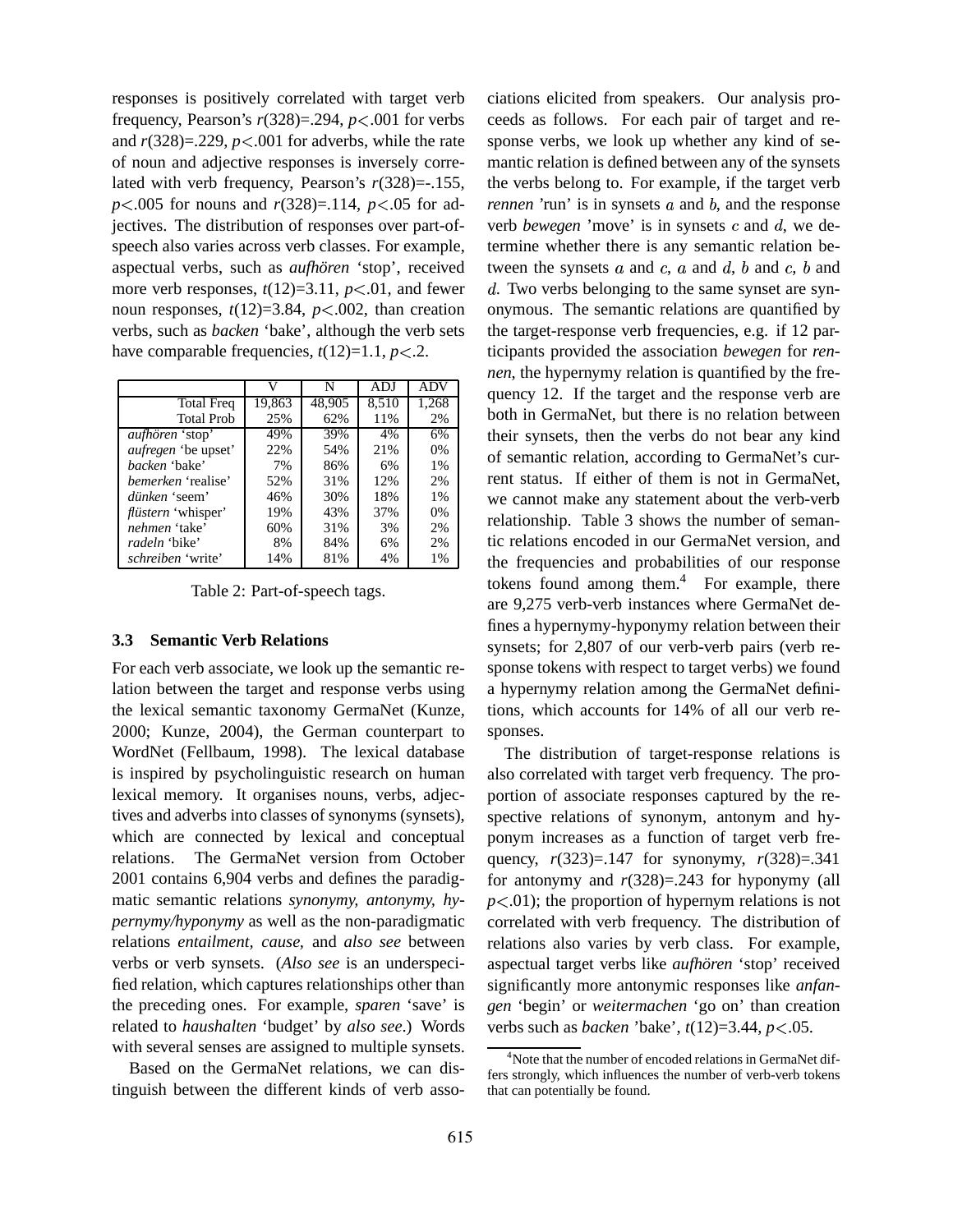|               | GermaNet | Freq   | Prob |
|---------------|----------|--------|------|
| Synonymy      | 4,633    | 1.194  | 6%   |
| Antonymy      | 226      | 252    | 1%   |
| Hypernymy     | 9,275    | 2,807  | 14%  |
| Hyponymy      | 9,275    | 3,016  | 16%  |
| Cause         | 95       | 49     | 0%   |
| Entailment    | 8        |        | 0%   |
| Also see      |          |        | 0%   |
| No relation   |          | 10,509 | 54%  |
| Unknown cases |          | 1,726  | 9%   |

Table 3: Semantic relations.

An interesting piece of information is provided by the verb-verb pairs for which we do not find a relationship in GermaNet. The minority of such cases (9%) is due to part-of-speech confusion based on capitalisation errors by the participants, cf. footnote 2; e.g. the non-capitalised noun *warme ¨* 'warmth' was classified as a verb because it is the imperative of the verb *wärmen* 'warm'. A remarkable number of verb-verb associations (54%) do not show any kind of semantic relation according to GermaNet despite both verbs appearing in the taxonomy. On the one hand, this is partly due to the GermaNet taxonomy not being finished yet; we find verb associations such as *weglaufen* 'run away' for *abhauen* 'walk off' (12 times), or *untersuchen* 'examine' for *analysieren* 'analyse' (8 times) where we assume (near) synonymy not yet coded in GermaNet; or *weggehen* 'leave' for *ankommen* 'arrive' (6 times), and *frieren* 'be cold' for *schwitzen* 'sweat' (2 times) where we assume antonymy not yet coded in GermaNet. For those cases, our association data provides a useful basis for detecting missing links in GermaNet, which can be used to enhance the taxonomy. However, a large proportion of the "no relation" associations represent instances of verbverb relations not targeted by GermaNet. For example, *adressieren* 'address' was associated with the temporally preceding *schreiben* 'write' (15 times) and the temporally following *schicken* 'send' (6 times); *schwitzen* 'sweat' was associated with a consequence *stinken* 'stink' (8 times) and with a cause *laufen* 'run' (5 times); *setzen* 'seat' was associated with the implication *sitzen* 'sit' (2 times), *erfahren* 'get to know' with the implication *wissen* 'know' (8 times). Those examples represent instantiations of non-classical verb relations and could be subsumed under *also see* relations in GermaNet, but it is obvious that one would prefer more fine-grained distinctions. We are specifically interested in those cases, because we expect that human associations cover the range of possible semantic verb relations to a large extent, and we believe that they represent an excellent basis for defining an exhaustive set, as alternative to e.g. text-based relations (Morris and Hirst, 2004). Again, the diversity of semantic verb relations is a crucial ingredient for NLP tasks such as thesaurus extraction, summarisation, and question answering.

**Window Look-up** We have argued above that an investigation into the types of semantic relations instantiated by verb-verb associations could be relevant in NLP. Thus, we are interested in whether paradigmatically related verb-verb pairs co-occur in texts. To evaluate this point, we perform a window look-up, in order to determine the distance between two associated verbs. We use our complete newspaper corpus, 200 million words, and check whether the response verbs occur in a window of 5/20/50 words to the left or to the right of the relevant target word. For paradigmatically related verb pairs, namely those whose relation we could determine with GermaNet (37%), we find 85/95/97% in the respective windows. For those whose relation is unspecified in GermaNet (63%), we find lower co-occurrence rates, 61/74/79%. The fact that the distances between verbs and the co-occurrance rates differ with respect to the category of semantic relation, e.g. paradigmatic or not, is useful for NLP applications such as summarisation, where both the distances between salient words and their semantic relations are crucial. More precise conditions (e.g. different window sizes, structural sentence/paragraph distinctions, quantification of window matches by their frequencies) shall be specified in future work.

## **3.4 Syntax-Semantic Noun Functions**

In a third step, we investigate the kinds of linguistic functions that are realised by noun associates of the target verbs. Our hypothesis is that the properties of the elicited noun concepts provide insight into conceptual features for distributional verb descriptions.

The analysis utilises the empirical grammar model, cf. Section 3.1. With respect to verb sub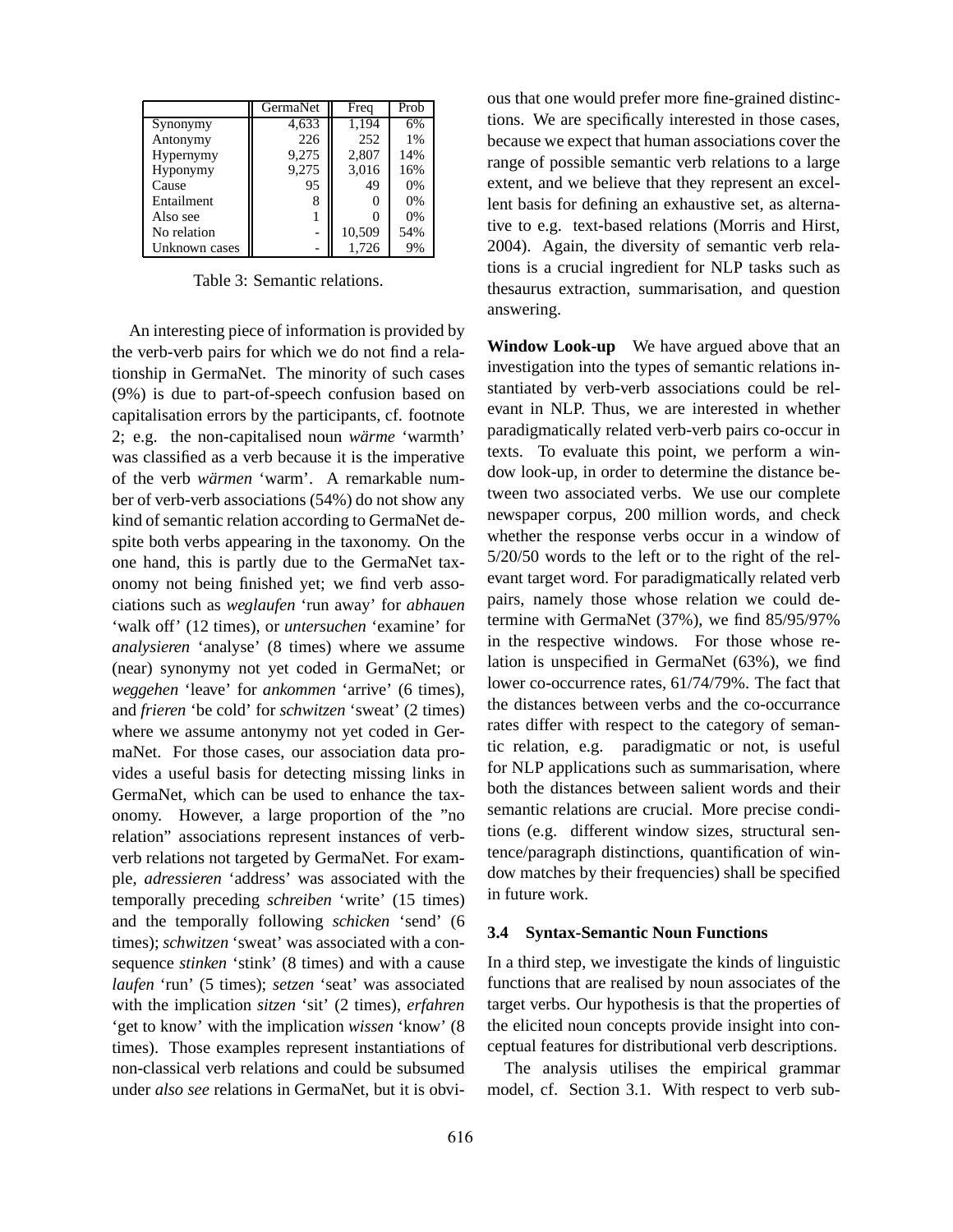categorisation, the grammar defines frequency distributions of verbs for 178 subcategorisation frame types, including prepositional phrase information, and frequency distributions of verbs for nominal argument fillers. For example, the verb *backen* 'bake' appeared 240 times in our training corpus. In 80 of these instances it was parsed as intransitive, and in 109 instances it was parsed as transitive subcategorising for a direct object. The most frequent nouns subcategorised for as direct objects are *Brotc ¨ hen* 'rolls', *Brot* 'bread', *Kuchen* 'cake', *Plätzchen* 'cookies', *Waffel* 'waffle'.

We use the grammar information to look up the syntactic relationships which exist between a target verb and a response noun. For example, the nouns *Kuchen* 'cake', *Brot* 'bread', *Pizza* and *Mutter* 'mother' were produced in response to the target verb *backen* 'bake'. The grammar look-up tells us that *Kuchen* 'cake' and *Brot* 'bread' appear not only as the verb's direct objects (as illustrated above), but also as intransitive subjects; *Pizza* appears only as a direct object, and *Mutter* 'mother' appears only as transitive subject. The verb-noun relationships which are found in the grammar are quantified by the verb-noun association frequency, divided by the number of different relationships (to account for the ambiguity represented by multiple relationships). For example, the noun *Kuchen* was elicited 45 times in response to *bake*; the grammar contains the noun both as direct object and as intransitive subject for that verb, so both functions are assigned a frequency of 22.5. In a second variant of the analysis, we also distributed the verb-noun association frequencies over multiple relationships according to the empirical proportions of the respective relationships in the grammar, e.g. of the total association frequency of 45 for *Kuchen*, 15 would be assigned to the direct object of *backen*, and 30 to the intransitive subject if the empirical grammar evidence for the respective functions of *backen* were one vs. two thirds.

In a following step, we accumulate the association frequency proportions with respect to a specific relationship, e.g. for the direct objects of *backen* 'bake' we sum over the frequency proportions for *Kuchen*, *Brot*, *Platzc ¨ hen*, *Brotc ¨ hen*, etc. The final result is a frequency distribution over linguistic functions for each target verb, i.e. for each verb we can determine which linguistic functions are activated by how many noun associates. For example, the most prominent functions for the inchoativecausative verb *backen* 'bake' are the transitive direct object (8%), the intransitive subject (7%) and the transitive subject (4%).

By generalising over all verbs, we discover that only 11 frame-slot combinations are activated by at least 1% of the nouns: subjects in the intransitive frame, the transitive frame (with direct/indirect object, or prepositional phrase) and the ditransitive frame; the direct object slot in the transitive, the ditransitive frame and the direct object plus PP frame; the indirect object in a transitive and ditransitive frame, and the prepositional phrase headed by *Dat:in*, dative (locative) 'in'. The frequency and probability proportions are illustrated by Table 4; the function is indicated by a slot within a frame (with the relevant slot in bold font); 'S' is a subject slot, 'AO' an accusative (direct) object, 'DO' a dative (indirect) object, and 'PP' a prepositional phrase. The activation of the functions differs only slightly with the analysis variant distributing the association frequencies with respect to grammar evidence, see above.

Interestingly, different verb classes are associated to frame slots to varying degrees. For example, verbs of creation like *backen* 'bake' elicited direct object slot fillers significantly more often than aspectual verbs like *aufhören* 'stop',  $t(12)=2.24$ , *p*-.05.

|                  | Function      | Freq   | Prob |
|------------------|---------------|--------|------|
| S                | S V           | 1,793  | 4%   |
|                  | S V AO        | 1,065  | 2%   |
|                  | S V DO        | 330    | 1%   |
|                  | S V AO DO     | 344    | 1%   |
|                  | <b>S</b> V PP | 510    | 1%   |
| AO               | S V AO        | 2,298  | 5%   |
|                  | S V AO DO     | 882    | 2%   |
|                  | S V AO PP     | 706    | 1%   |
| D <sub>O</sub>   | S V DO        | 302    | 1%   |
|                  | $S$ V AO DO   | 597    | 1%   |
| PP               | S V PP-Dat:in | 418    | 1%   |
| Unknown noun     |               | 10,663 | 22%  |
| Unknown function |               | 24,536 | 50%  |

Table 4: Associates as slot fillers.

In total, only 28% of all noun associates were identified by the statistical grammar as frame-slots fillers. However, the analysis of noun functions shows that a range of linguistic functions might be considered as prominent, e.g. 11 functions are ac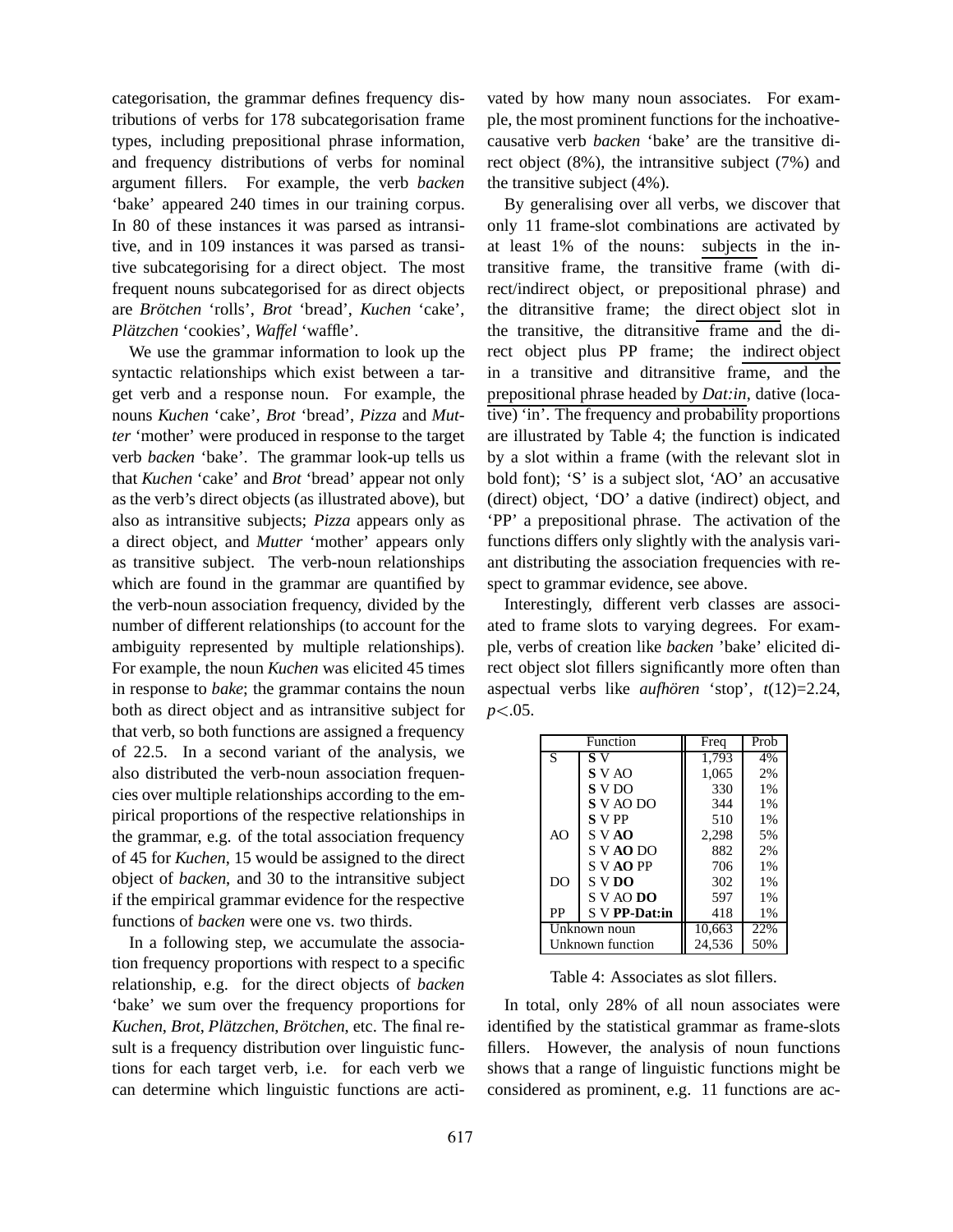tivated by more than 1% of the associates. Our hope is that these frame-role combinations are candidates for defining distributional verb descriptions. As mentioned before, most previous work on distributional similarity has focused either on a specific word-word relation (such as Pereira et al. (1993) referring to a direct object noun for describing verbs), or used any syntactic relationship detected by the chunker or parser (such as Lin (1999; 1998) and Mc-Carthy et al. (2003)). Naturally, the contribution of distributional features depends on the distributional objects and the application, but our results suggest that it is worth determining a task-specific set of prominent features.

The majority of noun responses were not found as slot fillers. 22% of the associates are missing because they do not appear in the grammar model at all. These cases are due to (i) lemmatisation in the empirical grammar dictionary, where noun compounds such as *Autorennen* 'car racing' are lemmatised by their lexical heads, creating a mismatch between the full compound and its head; (ii) domain and size of training corpus, which underrepresents slang responses like *Grufties* 'old people', dialect expressions such as *Ausstecherle* 'cookie-cutter' as well as technical expressions such as *Plosiv* 'plosive'. The remaining 50% of the nouns are represented in the grammar but do not fill subcategorisedfor linguistic functions; clearly the conceptual roles of the noun associates are not restricted to the subcategorisation of the target verbs. In part what is or is not covered by the grammar model can be characterised as an argument/adjunct contrast. The grammar model distinguishes argument and adjunct functions, and only arguments are included in the verb subcategorisation and therefore found as linguistic functions. Adjuncts such as the instrument *Pinsel* 'brush' for *bemalen* 'paint' (21 times), *Pfanne* 'pan' for *erhitzen* 'heat' (2), or clause-internal information such as *Aufmerksamkeit* 'attention' for *bemerken* 'notice' (6) and *Musik* 'music' for *feiern* 'celebrate' (10) are not found. These associates fulfill scene-related roles which are not captured by subcategorisation in the grammar model. In addition, we find associates which capture clauseexternal scene-related information or refer to world knowledge which is not expected to be found in the context at all. For example, the association *Trock-* *ner* 'dryer' as the instrument for *trocknen* 'dry' (11 times) is not typically mentioned with the verb; similarly *Wasser* 'water' for *auftauen* 'defrost' (14), *Freude* 'joy' for *überraschen* 'surprise' (24), or *Verantwortung* 'responsibility' for *leiten* 'guide' (4) reflect world knowledge and may not be found in the immediate context of the verb.

**Window Look-up** Of course, the distinction between arguments, adjuncts, scene-related roles and world knowledge reflects a continuum. As a followup experiment, we perform a window look-up on the verb-noun pairs, in order to determine what portion of the nouns co-occur in the context of the verb and what portion is missing. This should provide us with a rough idea of the conceptual roles which are world knowledge and not found in the context. We again use our complete newspaper corpus, 200 million words, and check whether the response nouns are in a window of 5/20/50 words to the left or to the right of the relevant target verb. Naturally, most noun associates which were found as slot fillers in the functional analysis also appear in the window (since they are part of the subcategorisation): 99/99/100%. Of those cases which are not argument slot-fillers in the preceding functional analysis, we find 55/69/75% in our large corpus, i.e. more than half of the 72% missing noun tokens are in a window of 5 words from the verb, three quarters are captured by a large window of 50 words, one quarter is still missing. We conclude that, in addition to the conceptual roles referring to verb subcategorisation roles, the associations point to scene-related information and world knowledge, much of which is not explicitly mentioned in the context of the verb. With respect to a distributional feature description of verbs, we suggest that a set of prominent functions is relevant, but in addition it makes sense to include window-based nouns, which refer to scene information rather than intra-sentential syntactic functions. This is an interesting finding, since the window approach has largely been disregarded in recent years, in comparison to using syntactic functions.

# **4 Summary**

This paper presented a study to identify, distinguish and quantify the various types of semantic associations provided by humans, and to illustrate their us